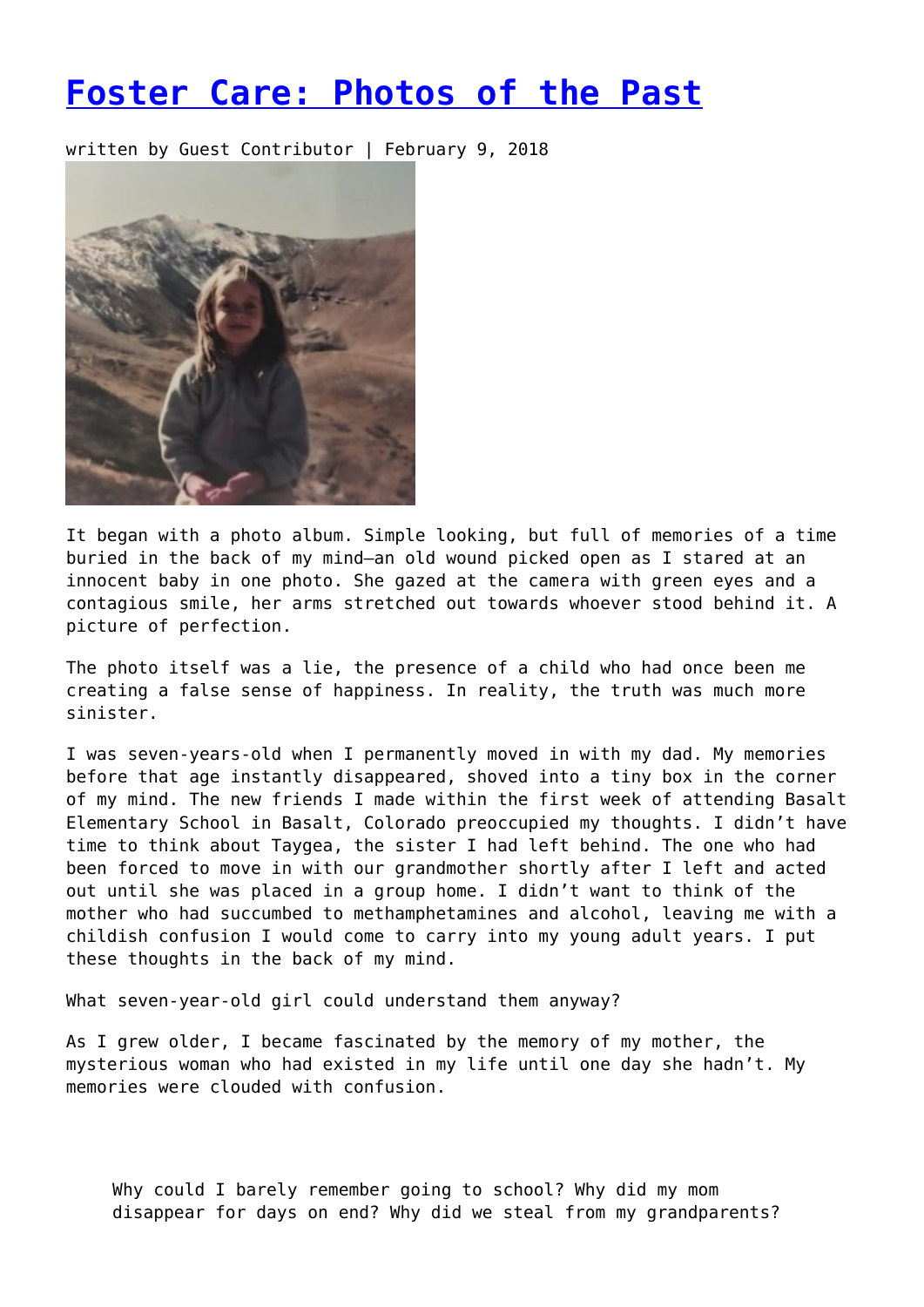Why did I barely see my dad? Why did I feel quilty wanting to stay with him? How did I know my mother was doing drugs? Why were my grandparents so inconsiderate? Why did I cling to my mother's side while my sister tried to move as far away from her as possible?

Each question flowed from my mouth but my dad's responses were always the same. Y*ou aren't old enough to understand.* Or, *leave the past in the past*.

A child's curiosity is an insatiable beast, but I let it rest for now.

I was ten when one new question arose in the silence of others, but I wasn't the one asking it. W*hy didn't I call the woman who had become a mother to me, mom?*

Each of my childhood friends saw how I interacted with my dad's girlfriend, a woman I had grown close to in a shockingly short amount of time. I had always been a shy person, and as a child, I clung to my mother and father like no other. Yet, when it came to Betsy, our bond grew in the short time I spent with her. She filled the hole left by my biological mother and redefined what it meant to be a parent. Why didn't I call her mother? My response had always been out of embarrassment, I claimed I had tried but had gotten laughed at. In truth, though, we had both laughed at it. It was better than saying I had always thought that I would one day see my mother again. I had gone from home to home, my mother's to my father's, after the two had split up when I was four-years-old. The last time had felt no different.

Now, twelve years later, I haven't spoken to my mother since—no phone calls or birthday cards. It's as if I ceased to exist.

I never truly understood what had happened to my family until I was eighteen and started piecing things together. For the first time in years, I allowed the memories to overpower my senses. Chasing after the family dog. The crunch of leaves beneath my feet. My footsteps resounding in a quiet house. The harsh bite of a seatbelt against my chest. A dog cowering on the bed. My foot catching on a tree root. My hands shaking by my side. My mother lighting another cigarette. My body falling without purpose. Teeth digging into my lip. The silence of a dark staircase. My body lying on a broken fence. My mother staring at my back. My cries resonating up the stairs. A hand flying to my mouth. My black tights catching on a fence. Following my sister with a tear-stained face. A white scar. An upturned car yards away.

The first memory caused me to run a hand over the white scar on my lip, the teeth marks still visible if you looked closely. I had been a young child, running through the house of my grandparents, chasing after the family dog, a chow chow (to this day I can't bring myself to tolerate this specific dog breed). I followed her into my grandparents' bedroom, where my mother stood searching through their stuff. She made a habit of stealing from her parents (the habit rubbing off on me at one point). The chow chow leapt on the bed and curled into herself, presenting the perfect opportunity for my five-year-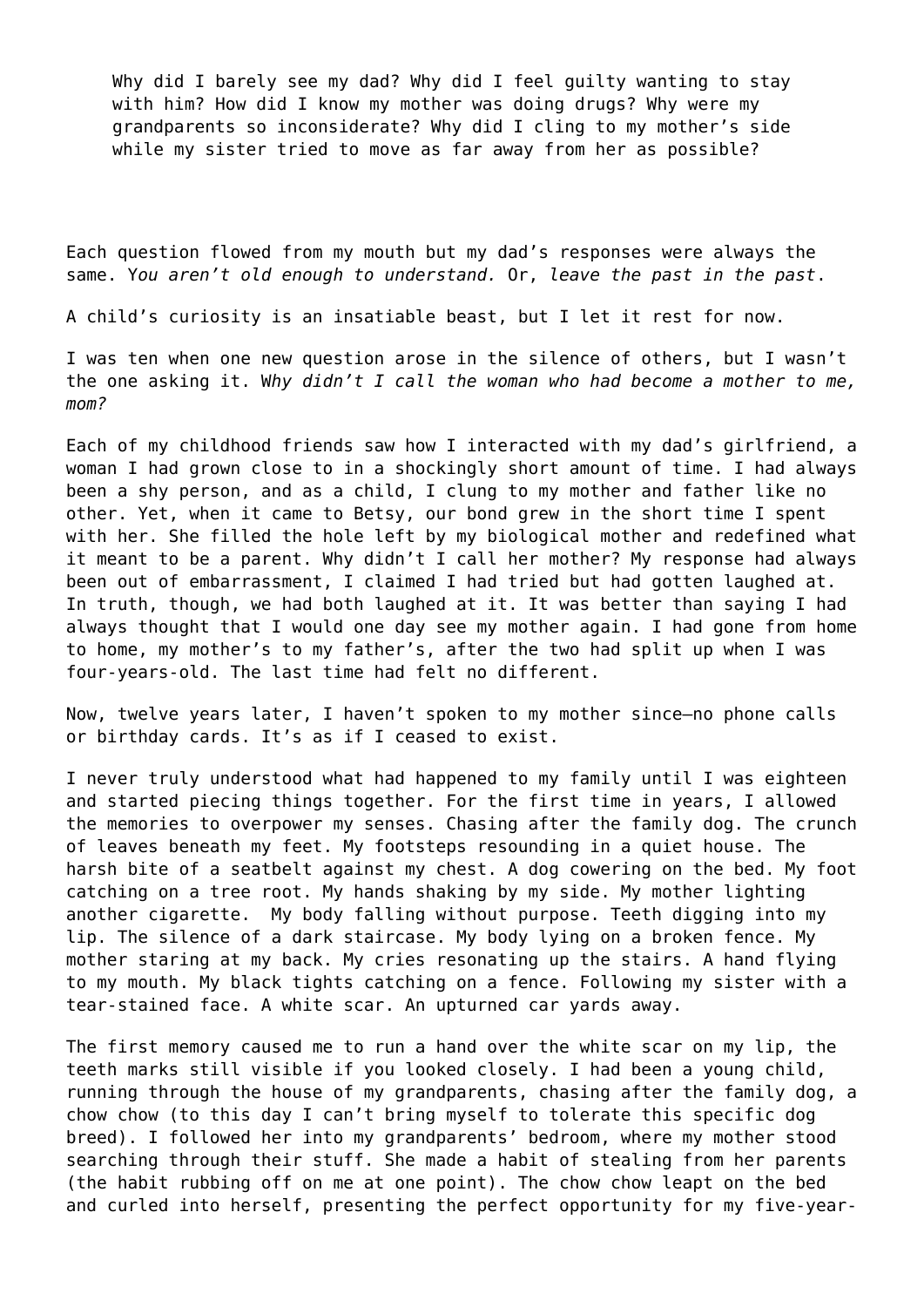old self to grab her tail. With lightning speed, the dog lunged at my face and dug her teeth into my lip as my hands tried to shove her away. The dog cowered on top of the bed as my screams filled the room and the image of my mother pulling me into her chest fills my mind, her wide eyes staring at my lip. Surprisingly, there was no pain in this memory. Only shock. It was one of the simpler memories, straight forward with no room for questions.

A majority of my worst memories happened when I was younger than seven, most of which seemed too unreal to have actually happened. The memory of lying on my stomach in a house, asking my mother if she was going to take me to the hospital, seemed simple yet terrifying. The sound of the soft rustle of leaves and an image of a fifteen-foot drop has haunted me from a young age. I could hear my childish voice begging my mother not to take me to the hospital before falling asleep and waking up in one. For years, I wondered about the long, white scar on the left side of my back. My memory of that day consisted of a single, strange picture—a fifteen-foot drop with each side covered in wire. I had always imagined tripping on a stick and tumbling head first into the ditch before blacking out. My father frequently said Taygea had pushed me, but I refused to believe that my own sister would deliberately harm me. I blamed my father for his biased opinion of my mother and those she was related to.

At nineteen, I finally heard the full story from my older sister. I pictured the forest we used to play in as children, running through the trees as we played tag, as I read her text message. Her foot catching on a tree root, her body falling forward and pushing me into the ditch. I could feel her fingers brush against my arm, her hand grasping my foot as the wire wrapped around one of the rocks sliced into my back. I could feel her guilt grate against my bones, the same guilt I've felt for my own three-year-old sister, Lily, who was born right before I turned sixteen. My father always made it sound as if Taygea had pushed me on purpose, to be spiteful and mean. The truth had been simple: accidents happen, especially to children.

The most prominent memory I have took place in a house my mother visited periodically. It revolved around the childhood friend always present, never straying to the darker purpose of our visits. The distinct sound of my feet echoing through the hall, carrying me to the staircase that led to my mother, echoed in my head. Twelve years later I would be told my mother had been in a dark room upstairs doing methamphetamines. The knowledge of what my mother did invoked a childish confusion in me, ushering in a new memory of my hands shaking by my side as I stared at a dark staircase. At first, I merely called out to her. No response. My voice rose, echoing through my head, and turned frantic as the silence wrapped itself around my tiny body. No response. My cries echoed up the stairs but no reply ever resounded down them. I was a mere child craving her mother's attention, growing tired of the endless afternoons we spent at her friend's house. Each memory represented a different type of fear, this one pulling at the fear of abandonment hidden deep inside myself.

The car accident was the most confusing and terrifying memory. The edges hazy from the years I had kept it buried in the back of my mind. If I closed my eyes I could imagine the small car we had been in, I could feel the frigid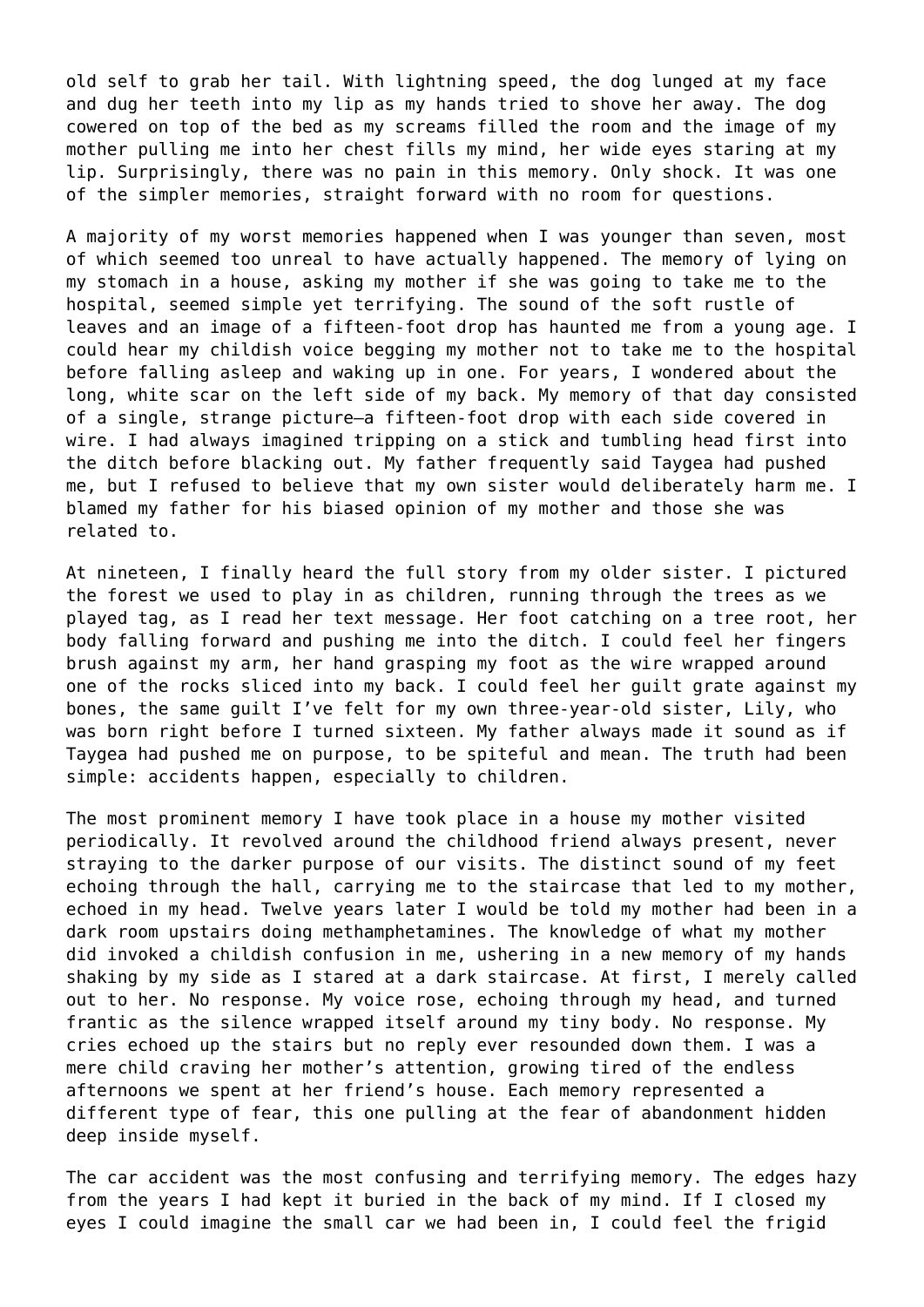air of the night, the sleepiness that threatened to take control. I could imagine my mother lighting another cigarette as she stared at the road, my eyes growing heavy with each puff of smoke. I could remember waking up on the side of the road, my mind still clouded from sleep. The image of an upturned car yards away flashes before my eyes as the back of my tights catch on the fence I lay on, my back pressed against the harsh edges of the wire. My mind goes dark. Had I fallen asleep? Had help already been called? Why do I only remember the loneliness of waking up on the road, my heart pounding in my chest as I tried to understand what had happened?

Each memory lay hidden in the corners of my mind, threatening to come forth at the sight of a shadow or the jerk of a wheel. They signify a secret I've kept subconsciously for as long as I can remember, never spoken out loud or acknowledged.

One of the things that seemed to be the clearest during the three years I solely lived with my mother until I was seven, was the absence of my dad. Even as a child, I understood that my mother was playing hide and seek with him, moving from place to place, each of his phone calls ignored. The day of the car accident was the first time I had seen him in what felt like years. His presence brief, gone before I could accept the fact that he was there. When the weekend visits began, it had been a year since I had last seen him. I didn't notice the lost time, though, only the time I gained.

The first visit was surprisingly full of weird looks (mostly from me) as I stared at the young woman standing next to my dad. The excitement that had rushed over me was suddenly replaced by confusion. I clung to my dad's side as the young woman smiled down at me, her face lighting up as she introduced herself as Betsy.

My weekends with my dad and Betsy felt like mini-vacations, a life I could only dream of. They were simple and sparing. The fact that I would have to return to my mother loomed over our heads, and my contempt flowed freely from my mouth at the thought of leaving the two of them. I didn't want to face the rejection of a mother that would rather sleep the day away than spend time with her daughter. I had grown attached to my mother, but grew even more attached to my dad and this new woman. The idea of a life with them seemed so close yet so far away.

In my memory, the weekend visits had felt like they had occurred over the course of a year, but in reality, they took place over a course of a couple months. The fight for custody hardly seemed like a fight at all, my mother almost making it too easy. I was nineteen when my dad finally told me the whole story, not just bits and pieces like he had in the past. I was able to look through the psyche evaluations on both my mother and my father, and read the short journal my dad had written. The psyche evaluation that had been mandated by the court revealed what I already knew. My father was far more prepared and mentally stable to raise a child than my mother would ever be. As an adult, I look back at what could've been my life if the court had granted my mother full custody. Reading the opinion of the court brought to light how undependable my mother truly was. During the evaluation process, she lied about her drug use, abandoned her child, and failed two urine tests.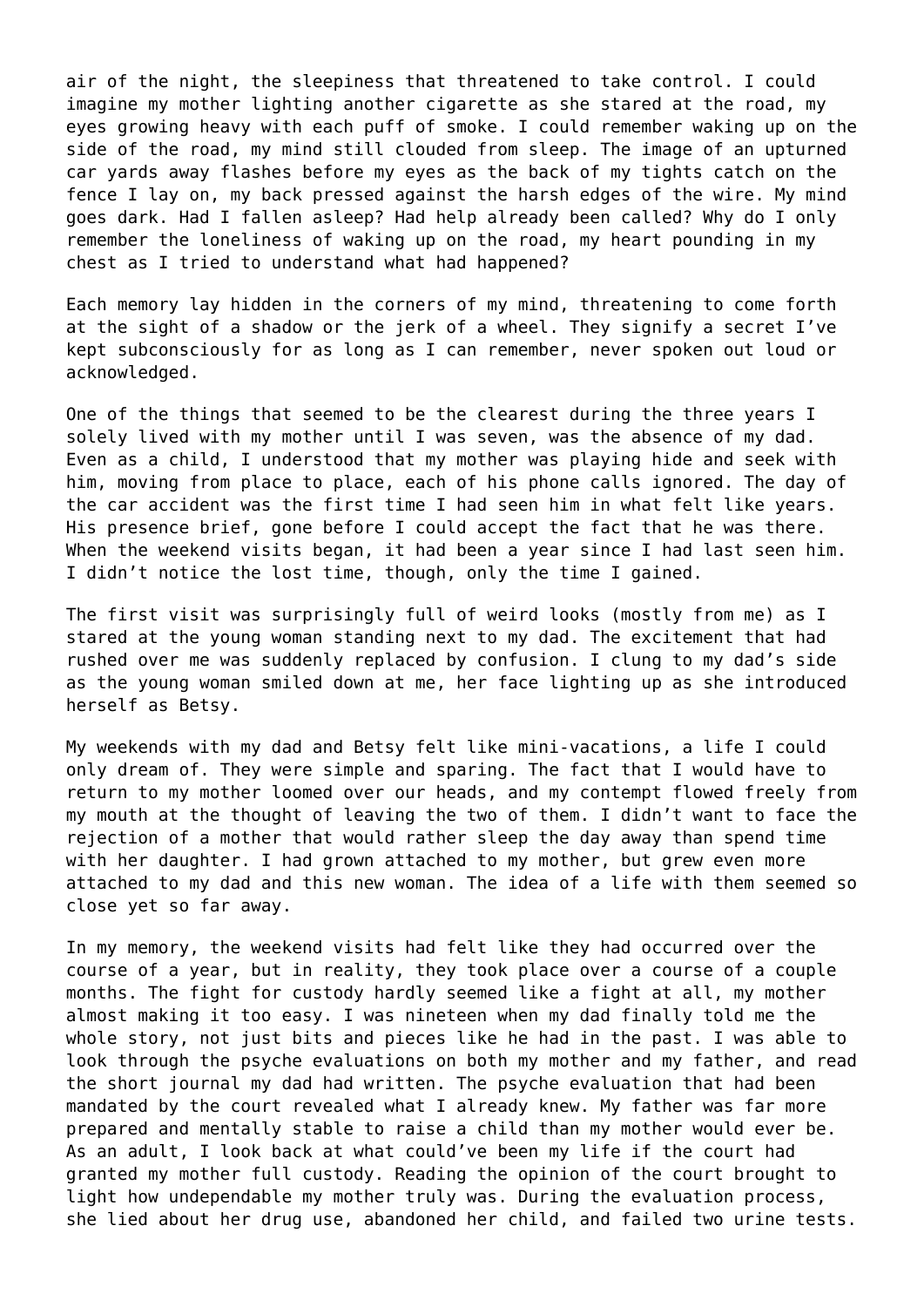When I had merely cried at the thought of not going home with my dad, my mother left without so much of a glance back at the child she was leaving behind once again. An action seemingly so simple proved that if my mother had been given full custody, the small things I have in my life, the things that seem and feel insignificant, would have vanished as soon as the gavel connected with the dark wood of the bench.

Despite my mother's faults, I couldn't help but love her like any child loves a parent. The last time I saw her we had driven to Leadville to meet my dad like usual. My excitement for a weekend of adventure quickly took over the minute I saw my dad, I never thought to glance at the woman left waiting in the car behind me. When we returned after the weekend was over, her car was nowhere to be found. The situation didn't surprise me, I had grown used to being left behind. As the sun set in the sky and disappeared behind the mountains, I realized this time was different. She wouldn't be coming back.

The sudden disappearance of my mother in my life led to a stable environment and a life that every child would want. I never faced the loneliness my mother caused on a daily basis or the rejection her simplistic actions invoked. Instead, my life was suddenly filled with sports, school, and summer visits to Mississippi. The transition between the two lives was abrupt, and as a child, I never realized that I would never see my mother again. She had been a constant in my life up until that point, no matter how many times she left.

I never allowed the impact of my mother's absence show in the years following, instead focusing on new things in my life. I grew used to the summer trips I took to Mississippi to visit my extended family and the camping trips we took every year. I clung to books even as a child, seeking comfort in words. My life had somehow sown itself together.

When I grew older I began to notice all the things that have impacted me over the years. The car accident had created a fear present in the back of my mind every time I got in a car, my heart racing at every curve and turn. My fear of the dark as a child, the memory of the dark abyss staring back at me as I called for my mom, still raised its ugly head as an adult. As a young teenager, the photo albums my dad had found opened the gate to memory lane. To see myself as a toddler on the cover, dressed as a fairy, created a flood of questions that wouldn't be answered until I was nineteen. The photo albums were a constant reminder of a past I had buried deep inside myself. I continued to flip through the pictures though, each one coaxing a memory from the depths of my mind.